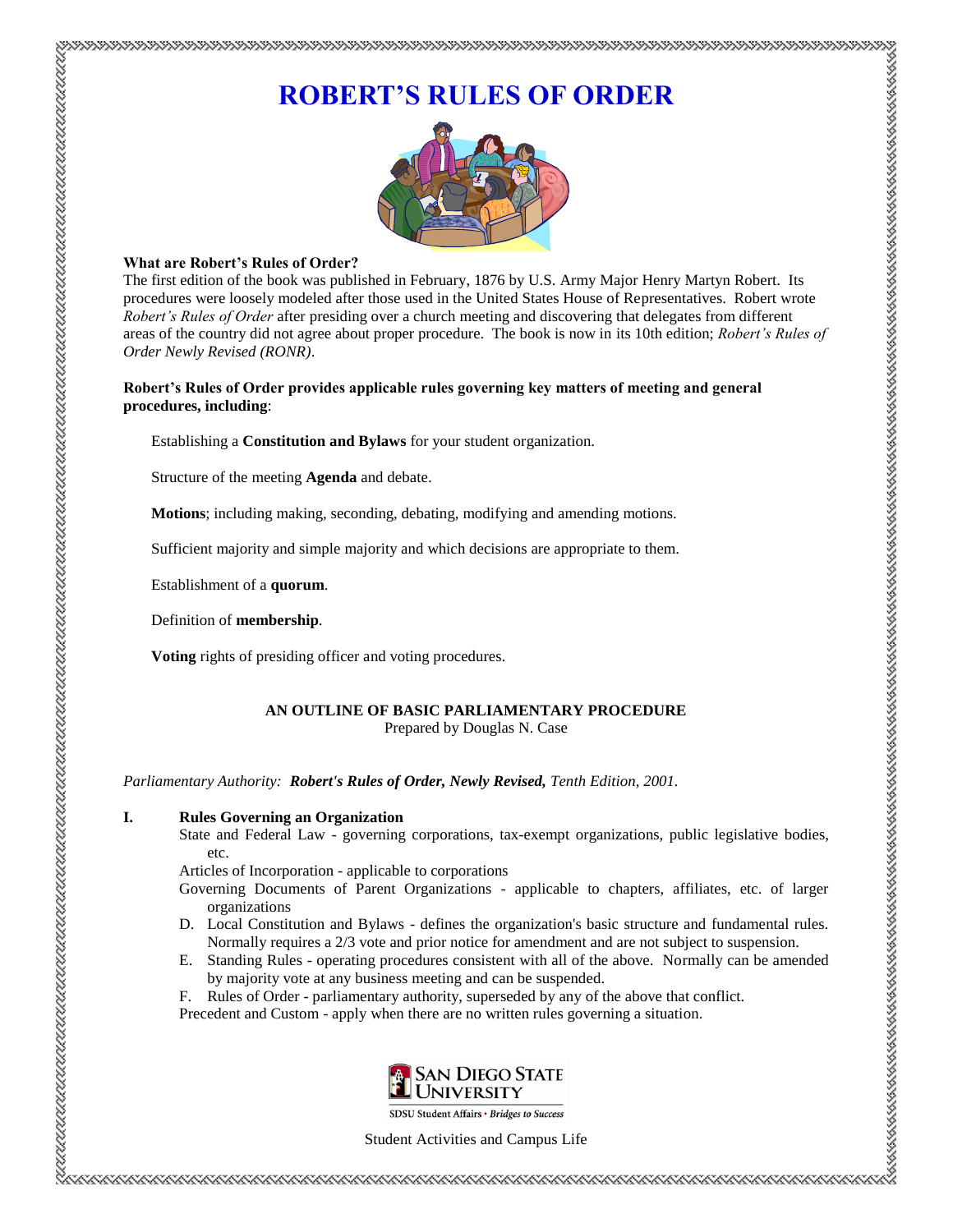#### **II. Purposes of Parliamentary Procedure**

Ensure majority rule

Protect the rights of the minority, the absentees and individual members

Provide order, fairness and decorum

Facilitate the transaction of business and expedite meetings

#### **III. Basic Principles of Parliamentary Procedure**

All members have equal rights, privileges and obligations.

- A quorum must be *present* for the group to act if the bylaws of the organization do not establish a quorum, the general rule is that a majority of the entire membership must be present in order to transact business.
- Full and free discussion of every motion is a basic right.
- Only one question at a time may be considered, and only one person may have the floor at any one time.
- Members have a right to know what the immediately pending question is and to have it restated before a vote is taken.

No person can speak until recognized by the chair.

- Personal remarks are always out of order.
- A majority decides a question except when basic rights of members are involved.
- A two-thirds vote is required for any motion that deprives a member of rights in any way (e.g., cutting off debate).
- Silence gives consent. Those who do not vote allow the decision to be made by those who do vote.

The chair should always remain impartial.

## **IV. Typical Order of Business**

- A. Call to Order
- B. Opening Exercises, if applicable
- C. Roll Call/Determination of a Quorum
- D. Adoption of the Agenda
- E. Reading and Approval of the Minutes of the Previous Meeting
- F. Reports of Officers
- G. Reports of Standing Committees
- H. Reports of Special (Ad hoc) Committees
- I. Special Orders
- J. Unfinished Business and General Orders
- K. New Business
- L. Program, if applicable
- M. Announcements
- N. "Good of the Order"
- O. Adjournment

## **V. Role of the Presiding Officer**

- A. Remain impartial during debate the presiding officer must relinquish the chair in order to debate the merits of a motion
- B. Vote only to create or break a tie (or  $2/3$  for matters requiring a  $2/3$  vote) exception: the presiding officer may vote on any vote by ballot
- C. Determine that a quorum is present before transacting business
- D. Introduce business in proper order
- E. Recognize speakers
- F. Determine if a motion is in order
- G. Keep discussion germane to the pending motion
- H. Maintain order
- I. Put motions to a vote and announce results
- J. Employ unanimous consent (general consent) when appropriate

## **VI. General Procedure for Handling a Motion**

- A. A member normally must obtain the floor by being recognized by the chair.
- B. Member makes a motion.
- C. A motion must normally be seconded by another member before it can be considered.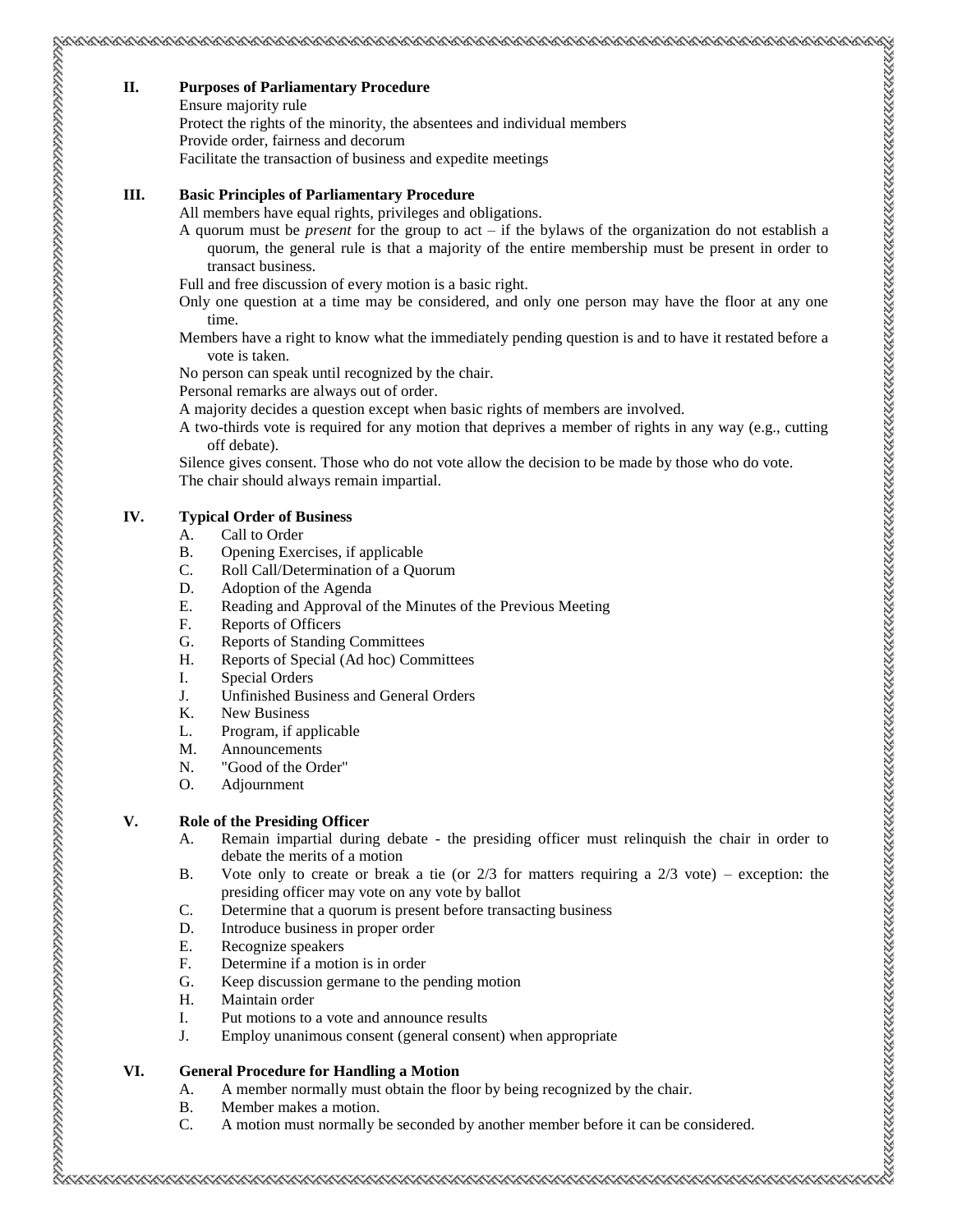Before the motion is restated by the chair, any member can rise, without waiting to be recognized, and suggest a modification of the wording to clarify the motion. The maker of the motion can choose to accept or reject the modified wording (does not require a second).

If the motion is in order, the chair will restate the motion and open debate (if the motion is debatable). The maker of a motion has the right to speak first in debate.

Debate is closed when:

- 1. Discussion has ended, or
- 2. A two-thirds vote closes debate ("Previous Question")
- H. The chair restates the motion, and if necessary clarifies the consequences of affirmative and negative votes.
- I. The chair calls for a vote.
- J. The chair announces the result.
- K. Any member may challenge the chair's count by demanding a "Division of the Assembly."

#### **VII. General Rules of Debate**

- A. No members may speak until recognized by the chair.
- B. All discussion must be relevant to the immediately pending question.
- C. No member may speak a second time until every member who wishes to speak has had the opportunity to do so.
- D. No member can speak more than twice to each motion.
- E. No member can speak more than ten minutes.
- F. All remarks must be addressed to the chair no cross debate is permitted.
- G. It is not permissible to speak against one's own motion (but one can vote against one's own motion).
- H. Debate must address issues not personalities no one is permitted to make personal attacks or question the motives of other speakers.
- I. The presiding officer must relinquish the chair in order to participate in debate and cannot reassume the chair until the pending main question is disposed of.
- J. When possible, the chair should let the floor alternate between those speaking in support and those speaking in opposition to the motion.
- K. When a large number of people wish to speak to a motion it may be advisable for the chair to make a speakers' list.
- L. Members may not disrupt the assembly.
- M. Rules of debate can be changed by a two-thirds vote.

#### **VIII. Motions in Ascending Order of Precedence**

*Only one main motion may be on the floor at a time, but more than one secondary motion may be on the floor. When any of the motions on the following list is the immediately pending motion (i.e., the last motion made), any motion listed below it on the list can be made at that time and any motion above it on the list cannot be made at that time. Pending motions must be disposed of in descending order of precedence.*

- A. **Main Motion** introduces business to the assembly for its consideration. A main motion can only be made when no other motion is pending. A main motion yields to privileged, subsidiary and incidental motions.
- B. **Subsidiary Motions** change or affect how the main motion is handled (voted on before the main motion)
	- 1. **Postpone Indefinitely** made when the assembly does not want to take a position on the main question. Its adoption kills the main motion for the duration of the session and avoids a direct vote on the question. It is useful in disposing of a poor motion that cannot be either adopted or expressly rejected without possibly undesirable consequences. Unlike other subsidiary motions, debate on the motion to postpone indefinitely can go into the merits of the main motion.
	- 2. **Amend** changes the wording of the main motion before it is voted upon. An amendment must be germane to the main motion. Its acceptance does not adopt the motion thereby amended; that motion remains pending in its modified form. Rejection of an amendment leaves the pending motion worded as it was before the amendment was offered. An amendment can: delete words, phrases, sentences or paragraphs; strike out words, phrases or sentences and insert new ones; add words, phases, sentences or paragraphs; or substitute entire paragraph(s) or the entire text of the motion and insert another.

When an entire motion is substituted for another, the chair must first call for a vote on the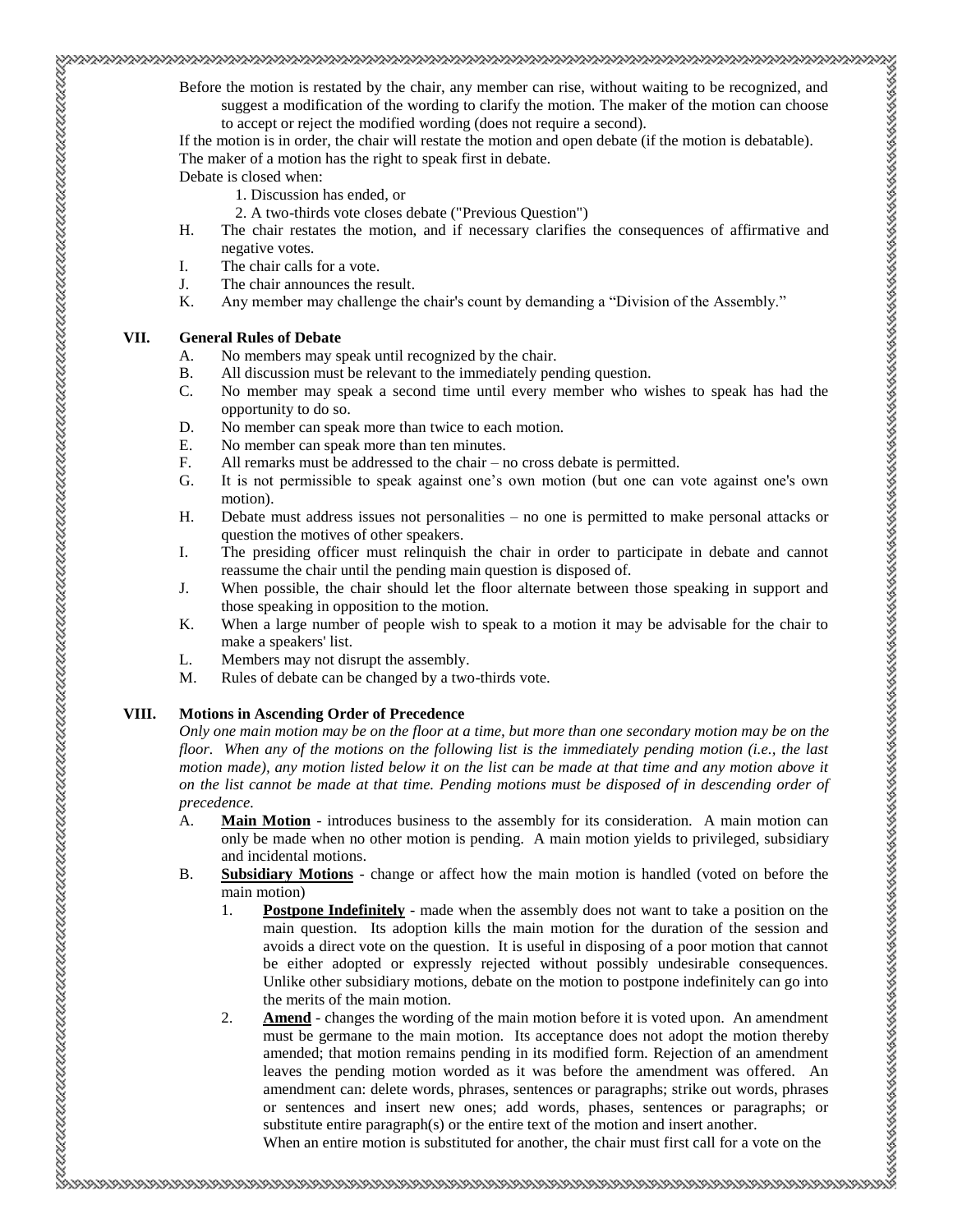**Motion to Substitute** to determine the advisability of substituting a new motion. If the Motion to Substitute passes, the chair then throws the Substitute Motion open to debate. The **Substitute Motion** in turn must be voted upon, and is subject to amendment. *Note: There is no provision in Robert's Rules for a "Friendly Amendment." The only way a motion can be modified without a vote, after it has been stated by the Chair, is with the unanimous consent of the members present.* 

- 3. **Secondary Amendment** An amendment can be offered to an amendment (amendment of the second order). Amendments of the third order are not permitted.
- 4. **Refer (Commit) -** sends a pending motion to a standing committee, or to an ad hoc (special) committee to be appointed or elected, for consideration. The motion to refer may include instructions to investigate, recommend, or take action, and may specify the composition of the committee.
- 5. **Postpone Definitely (Postpone to a Certain Time)** delays action until a certain time specified in the motion (not beyond the next regular business meeting).
- 6. **Limit or Extend Debate** is used (1) to reduce or increase the number or length of speeches permitted or (2) to require that debate be closed at a specified time. It requires a two-thirds vote.
- 7. **Previous Question ("Call for the Question")** immediately closes debate if passed. Requires a second and a two-thirds vote.
- 8. **Lay on the Table** enables the assembly to lay the pending question aside *temporarily when something else of immediate urgency has arisen*. It is not debatable. *A motion to lay on the table is out of order if the evident intent is to avoid further consideration of the motion*. Frequently when one indicates a desire "to table" a motion, the correct motion is either to Postpone Indefinitely or Postpone Definitely.
- C. **Privileged Motions** *do not relate to the pending business but have to deal with urgent matters which, without debate, must be considered immediately*.
	- 1. **Call for the Orders of the Day** requires the assembly to conform to the agenda or to take up a general or special order that is due to come up at the time ("time certain"), unless two-thirds of those voting wish to do otherwise. A member can interrupt a speaker to call for the orders of the day.
	- 2. **Raise a Question of Privilege** permits a request or main motion relating to the rights and privileges of the assembly or any of its members. Examples include requests relating to members' ability to hear a speaker or a request to go into "executive session" (closed session). A member may interrupt a speaker to raise a question of privilege.
	- 3. **Recess** used to request an intermission which does not close the meeting.
	- 4. **Adjourn** used to close the meeting immediately. Not debatable.
	- 5. **Fix the Time to Which to Adjourn** sets the time, and sometimes the place, for another meeting ("adjourned meeting") before the next regular business meeting to continue business of the session.

#### **IX. Incidental Motions** *(Questions of procedure that arise out of other motions and must be considered before the other motion)*

- A. **Point of Order** used when a member believes that the rules of the assembly are being violated, thereby calling on the chair for a ruling and enforcement of the rules. A member can interrupt a speaker to raise a point of order.
- B. **Appeal** used to challenge the chair's ruling on a question of parliamentary procedure. A member can interrupt a speaker to appeal from the decision of the chair.
- C. **Suspend the Rules** used to make a parliamentary rule or special rule of an organization temporarily inoperative. The motion cannot be applied to the constitution and bylaws unless those documents include specific provisions for suspension. Normally requires a two-thirds vote.
- D. Withdraw permits the maker of a motion to remove it from deliberation after the motion has been stated by the chair. If there is not unanimous consent, the motion is debated and voted upon.
- E. **Point of Information** requests to the chair, or through the chair to another officer or member, to provide information relevant to the business at hand. *A point of information must be in the form of a question.* A request for information regarding parliamentary procedure or the organization's rules bearing on the business at hand is referred to as a **Parliamentary Inquiry**.
- F. **Objection to the Consideration of a Question** suppresses business that is irrelevant or inappropriate and undesirable to be discussed. The objection must be made immediately